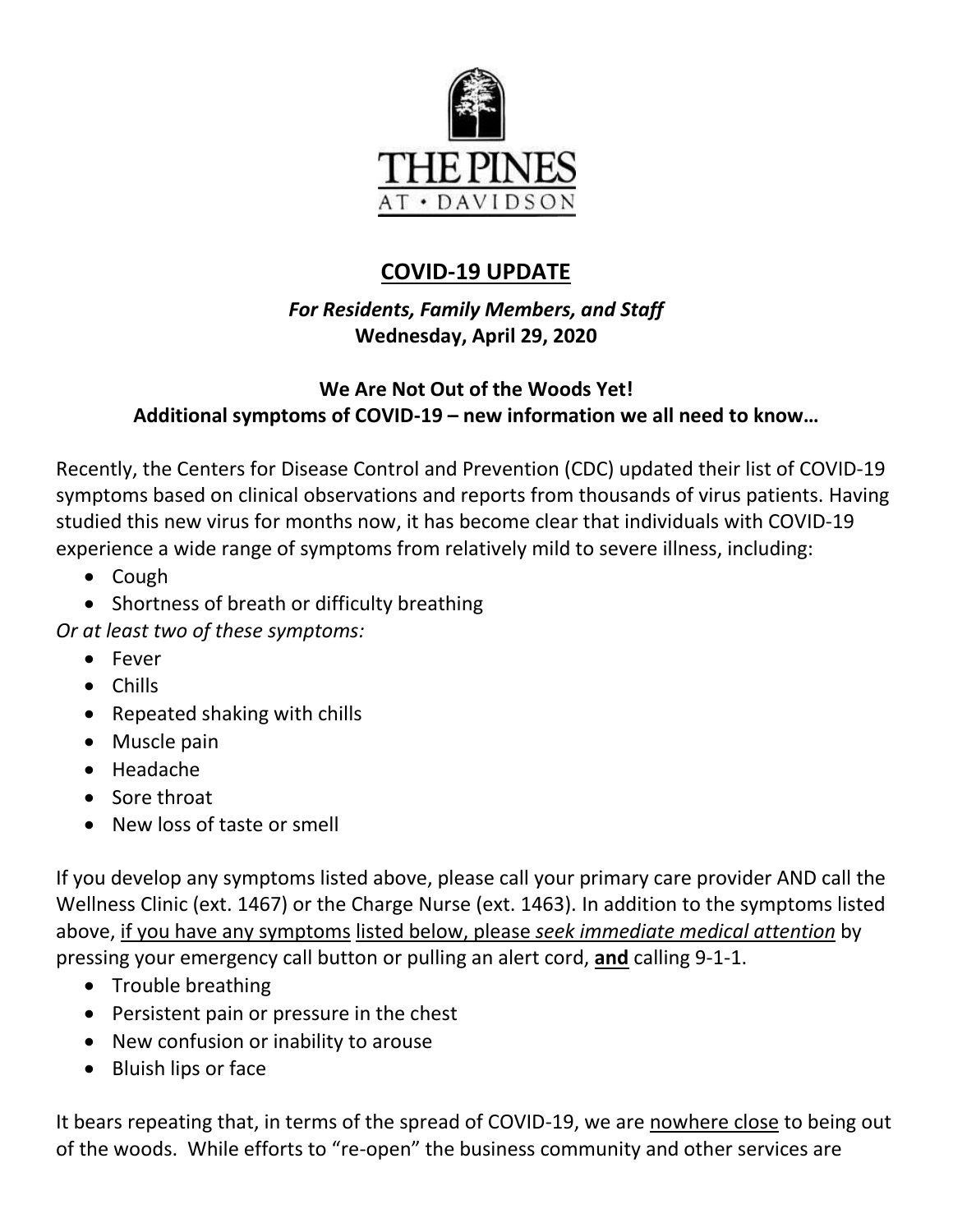underway, new confirmed cases, hospitalizations and deaths being reported daily are still at very high rates. While Mecklenburg County has been successful so far in flattening the allimportant curve, a leveling off is NOT a decline – far from it. It may mean our healthcare system is better able to care for additional new cases, but *individually we remain at high risk.*

As you know, older adults - *the entire population at The Pines* - are at high risk of severe illness and even death if infected by the novel coronavirus. It is heart-wrenching to read and hear daily, the stories of major outbreaks at nursing homes, rehabilitation centers and other congregate living communities, including some nearby. There may be underlying factors that gave rise to these unfortunate outcomes, but one thing is a constant – the populations being served are all among the most vulnerable.

Every day that The Pines remains free of COVID-19 is a day to humbly give thanks. We recognize it is only a matter of "when," not "if," our Pines community will experience its first case. We remain fully prepared for when that happens, and active resident and staff participation is a crucial part of the response. This means continued adherence to the restrictions and guidelines The Pines has in place. No matter what our state and county officials deem appropriate for the broader population, remaining steadfastly resolute here in heeding the guidelines is essential for the safety of every resident and staff member.

We truly understand everyone's eagerness to resume some measure of normal activity. We ask you to *please be patient*. Continue to allow Pines staff to assist with your delivery and pick up needs, let your hair get a bit longer, maintain at least six feet of physical distance from others and don a mask in public. We've been hunkered down now for less than seven weeks. Thankfully, the glorious weather has made enjoying the outdoors a daily respite. Surely, we all understand the high stakes if we give in too quickly to the urge to be out and about or allow others to encroach on our personal six-foot circle of wellness.

# **HELPFUL INFORMATION AND ANNOUNCEMENTS**

# **Blue Ribbon Heroes**

As we shared in a recent Update, the online *News of Davidson* invites the community to tie a blue ribbon around a tree to recognize health care workers during this time. Here is their article: [Blue Ribbon Heroes.](https://newsofdavidson.org/2020/04/14/24987/blue-ribbon-heroes/) If you would like to tie a bow on your balcony or a tree near your home, please call the Reception Desk at ext. 1100 and we can provide you with some blue, outdoor ribbon.

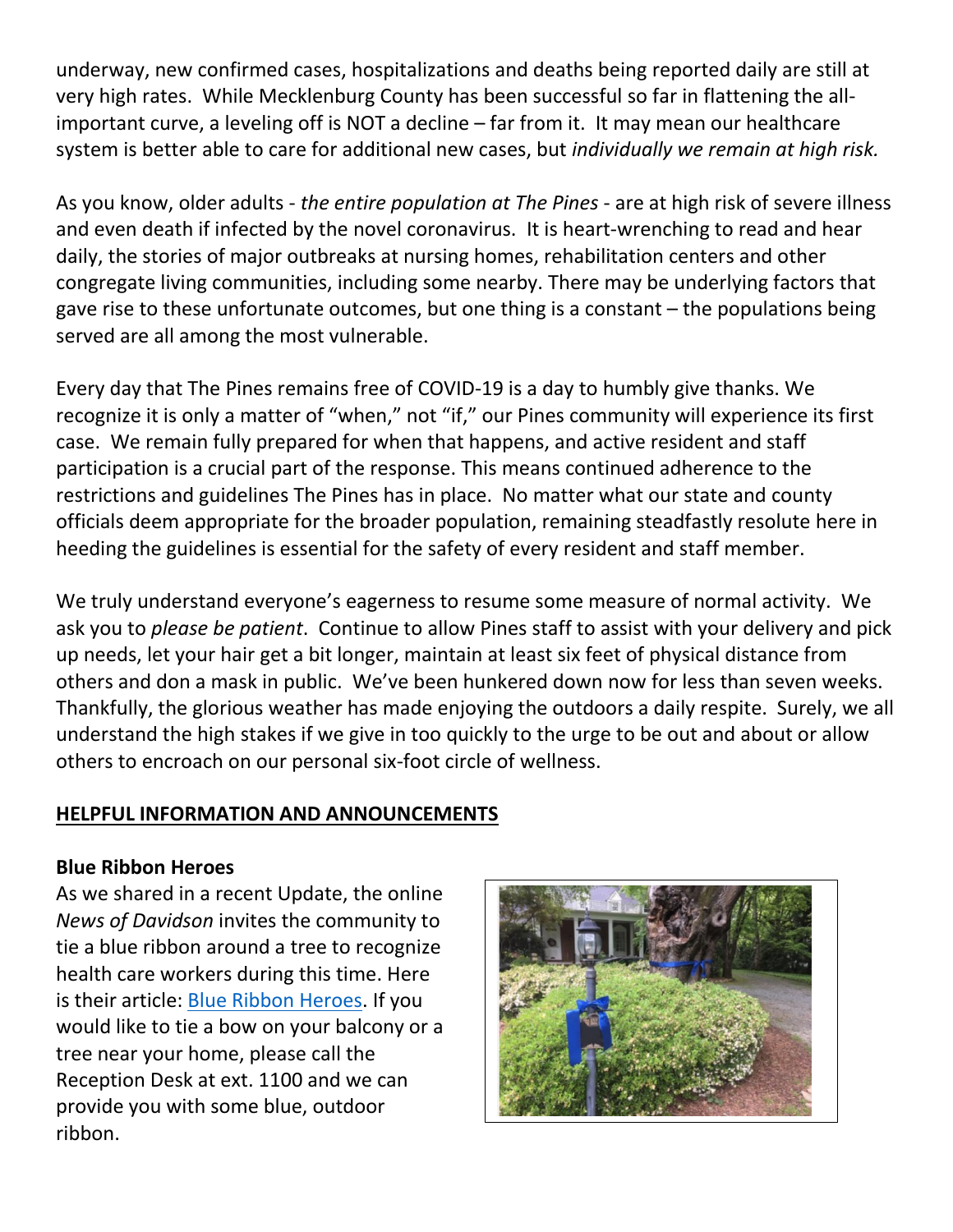# **Thanking Our Staff**



Today, two new signs greeted our staff at the entrance of the employee parking lot and at the intersection of Pine Road and Avinger Lane. Members of our health care team and other essential staff have described how uplifting it was to see these salutations as they came to work.

# **Reception Desk: Dropping Off Items for Family**

Beginning on Thursday, April 30<sup>th</sup>, residents with items they want picked up by family or friends must leave the labeled items on the tables in front of the Reception Desk. Staff will then take the items to Screening Station #1. Residents approaching Screening Station #1 with items for pick up will be re-directed to the Reception Desk. The Pines is making this change to alleviate safety concerns that had developed throughout the day near Screening Station #1.

## **Spring@Hickory Crest**



Thank you, residents George and Sue McFarland, for this lovely photo of the fountain and flowers in the island of the Hickory Crest Villas. Describing its landscaping, George writes,

"*This is what helps make Spring so nice around the campus.*"

#### **WDAV Invites Requests**

Our local classical music radio station, WDAV, invites requests from its listeners. The following is a link you can use to share the name of a composer and piece you would like to hear: [Listener Requests](https://www.wdav.org/programs/wdav-by-request)